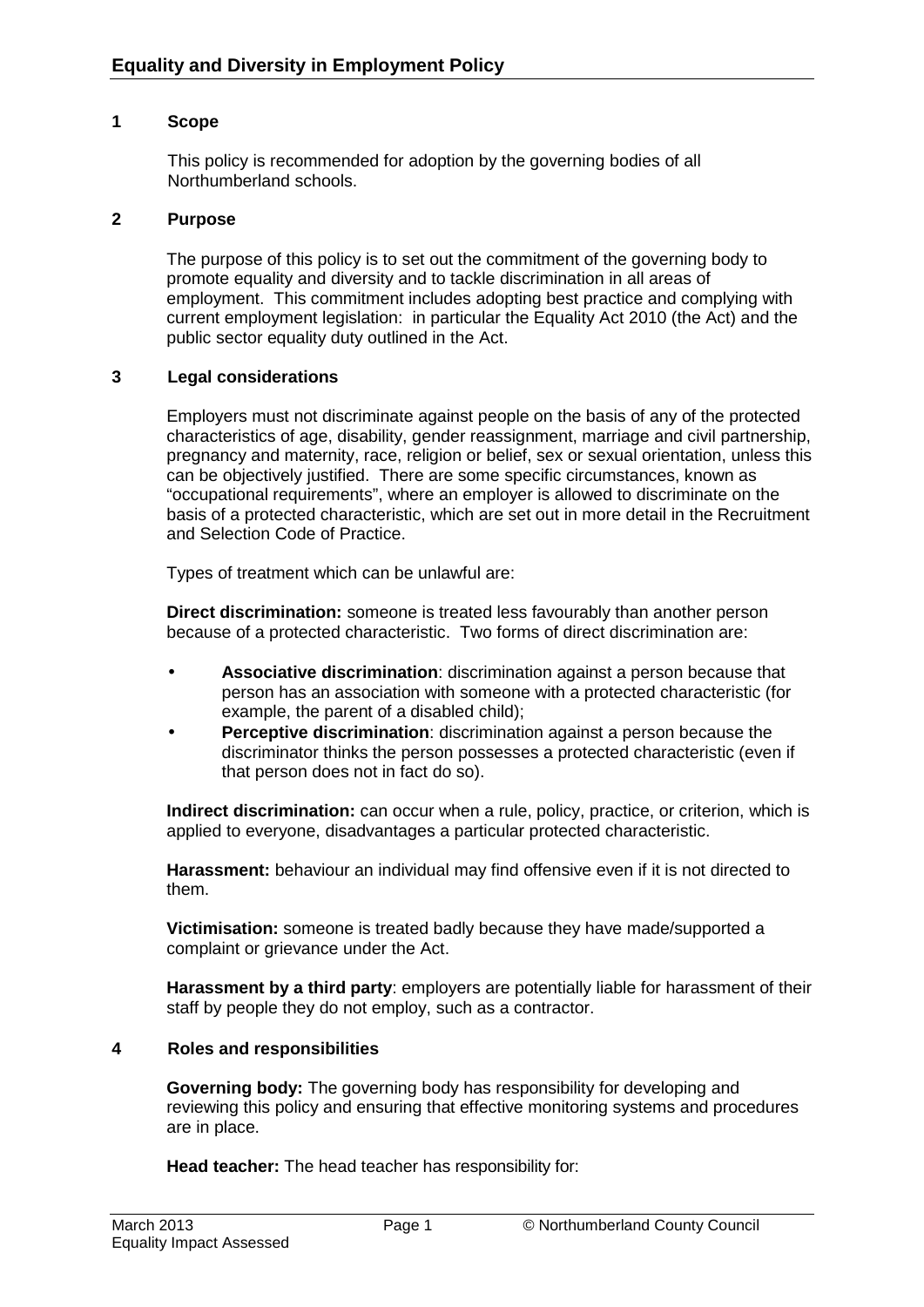- ensuring that the policy is implemented and maintained;
- collecting and providing statistical information in relation to this policy;
- identifying and progressing specific action plans and measures developed as part of the school's equality objectives;
- providing advice and ensuring appropriate and timely training is provided for staff;
- issuing guidelines to assist the implementation of the policy; and
- monitoring the effectiveness of the policy.

**Employees:** Every employee has a personal responsibility to implement this policy and is under a duty to behave appropriately at all times in accordance with this policy. We actively seek to prevent harassment, discrimination, bullying and all other forms of unwarranted or improper behaviour in the workplace.

### **5 Policy statement**

The governing body makes the following commitments:

- We seek to employ a workforce which reflects the diversity of the communities we serve. We understand and value the added contribution that individuals can make when we recognise and embrace individual differences in age, disability, gender reassignment, marriage and civil partnership, pregnancy and maternity, race, religion or belief, sex or sexual orientation.
- We recognise and understand the importance of delivering the maximum benefits to our pupils through the recruitment, development and retention of a diverse and highly effective workforce.
- We are committed to providing employment opportunities which are fully accessible to all.
- We are determined to tackle prejudice and eliminate unfair discrimination in all its forms and to recognise and take account of equality and diversity throughout all our employment policies and practices.
- Our aim is to provide an inclusive employment environment where unjustifiable discrimination or prejudice do not exist and where all employees are treated with courtesy, dignity and fairness in all ways.
- In recognising our equality duty, we will ensure that equality issues and implications are fully considered and regularly reviewed, including assessing implications for people with particular protected characteristics as an integral part of our policy development and decision making processes.

We will have due regard to the need to:

- eliminate unlawful discrimination, harassment and victimisation;
- advance equality of opportunity between different groups; and
- foster good relations between different groups.

Advancing equality involves:

- removing or minimising disadvantages experienced by individuals due to their protected characteristics;
- taking steps to meet the needs of people from protected groups where these are different from the needs of other people; and
- encouraging people from protected groups to work in our school, where their participation is disproportionately low.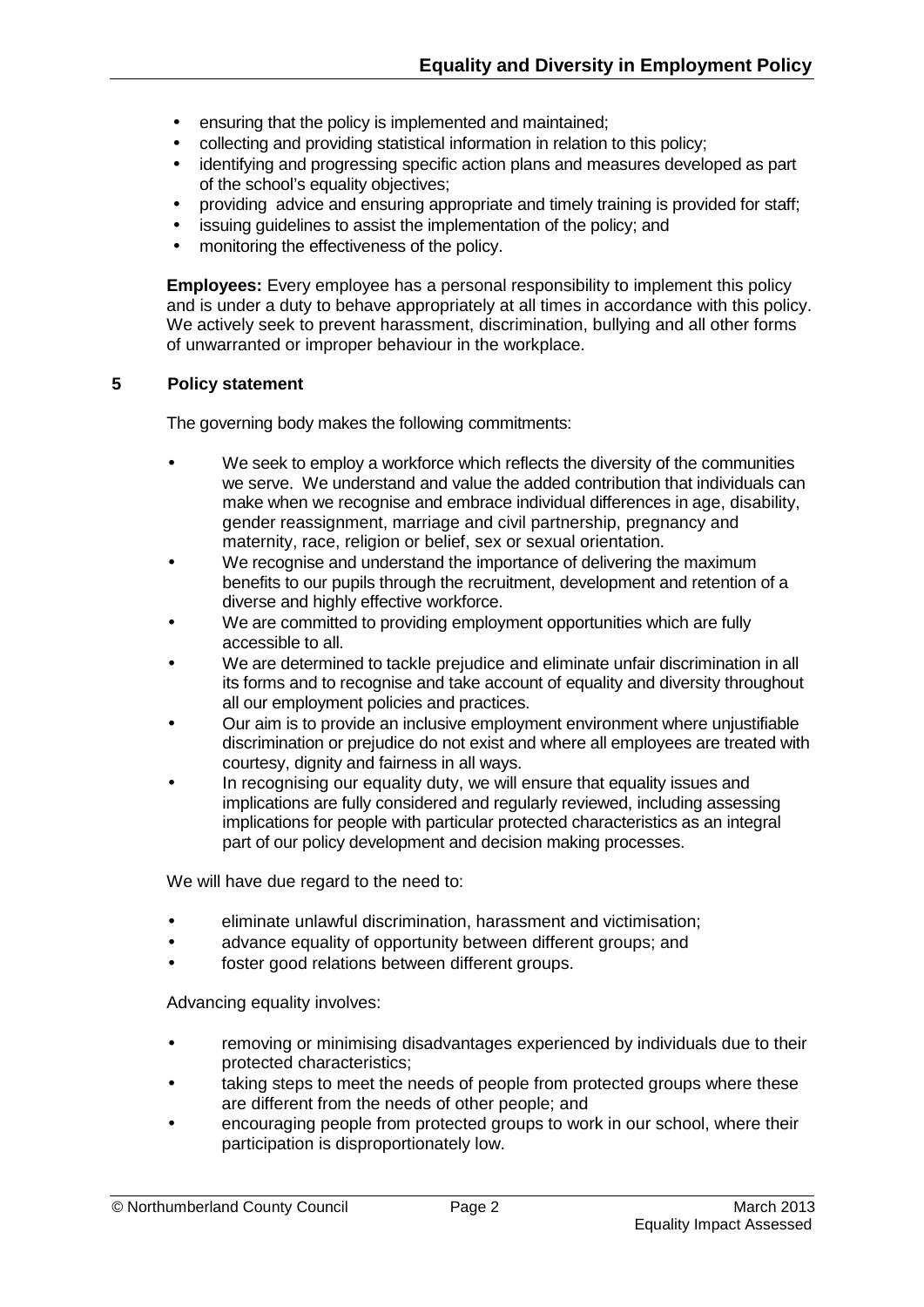We oppose all forms of unlawful and unfair discrimination. All employees, whether part-time, full-time or temporary will be treated fairly and with respect. Selection for employment, training, or any other benefit will be on the basis of aptitude and ability.

All employees will be helped to develop their full potential within our school. Developing the talents and resources of our workforce will enhance the effectiveness of our school.

We will challenge, and if necessary discipline, anyone not following this policy.

## **6 Policy in practice**

This policy applies to every aspect of employment, from recruitment through pay, access to facilities and employment benefits, promotion, training, discipline and grievance procedures and so on up to the end of the contractual relationship and beyond, for example, when references are provided.

Each stage of the employment relationship is covered by an individual employment policy or procedure. The full suite of employment policies and procedures will be consistent with the aims and principles of this policy and will take into account the specific equalities considerations that arise in that particular context. Examples include:

- Recruitment and Selection Code of Practice
- Pay Policy
- Dignity at Work Policy (which sets out how we aim to prevent and deal with harassment)
- Leave of Absence Policy
- Family Leave Policy
- Flexible Working Policy
- Managing Sickness Absence Policy and Procedure
- Redundancy Procedure

All employment policies and procedures are available from the school office and electronically via the Northumberland Schools' Network.

# **7 Publicising the policy**

All prospective job applicants will receive a copy of this policy with the application form for the vacancy. All staff will have access to this policy in their school and electronically via the Northumberland Schools Network.

We will ensure that awareness and understanding of equality and diversity in all areas of employment is included in the induction of new staff and volunteers.

# **8 Monitoring the Policy**

The head teacher will monitor this policy in line with established procedures for monitoring recruitment and selection, promotion, training, the management of capability, discipline, absence, grievances, and reasons for leaving our employment.